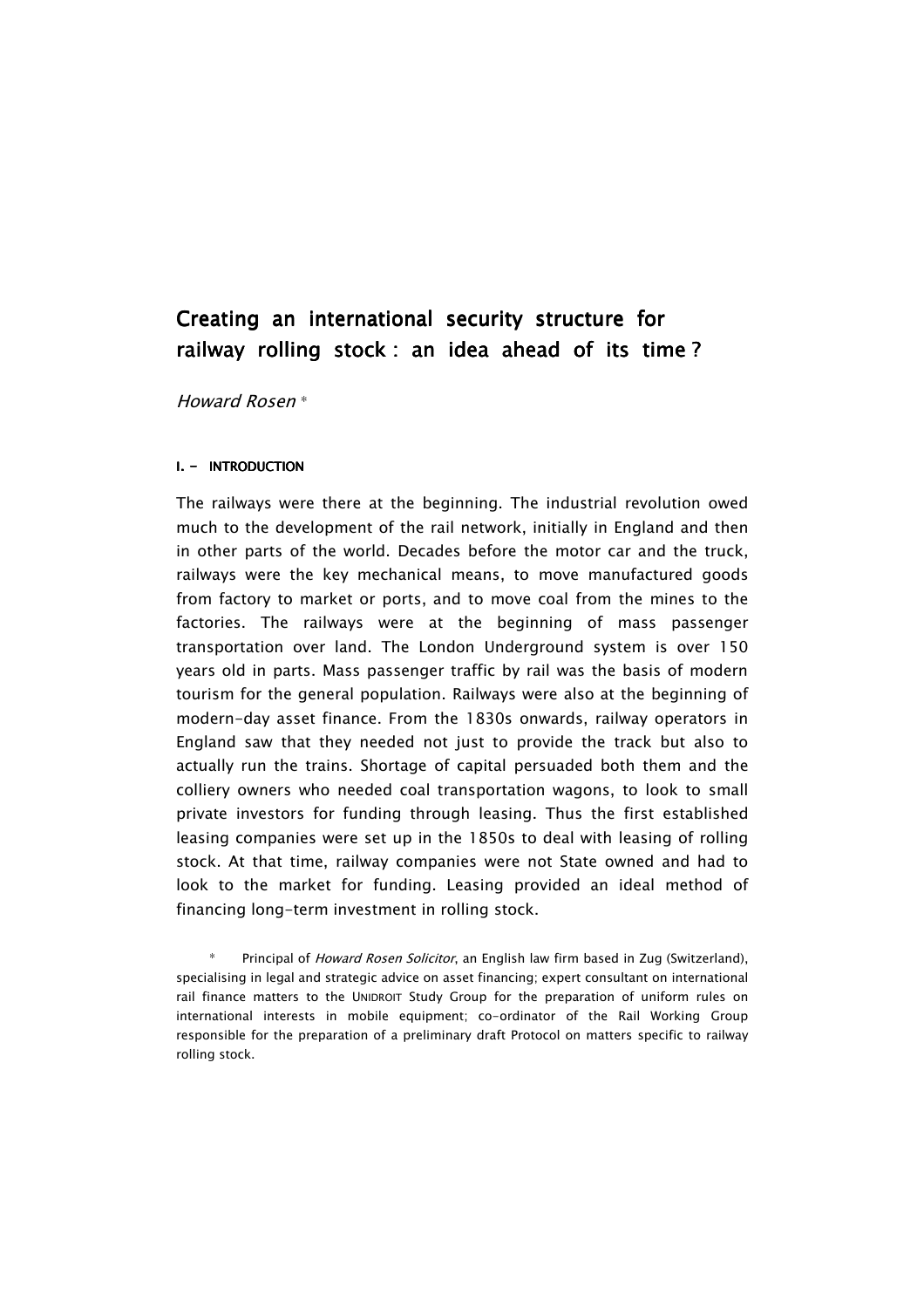The railways did not always prosper, but their social and political importance required either government intervention or government ownership at the local or national level. Even in the United States of America, the bastion of free enterprise, the rail system had to be rescued by the government in the 1970s, although unlike in Europe and other parts of the world, government intervention was temporary and today the US has a thriving private rail sector. An essential element of State involvement has been the provision of the finance but once involved, governments have generally proven very reluctant to give up control. As a result railways have become dependent on direct or indirect State financial support. When no funds have been available, capital investment has suffered.

The dynamism of the railways and their independence were, and are, clearly linked. There is much talk in Europe of a renaissance of the railways. World-wide, this could – and should – happen in the next century. The rail system offers environmentally acceptable means of transportation of goods and people at a time when distribution is ever more important and at a time when the other means of distribution (particularly by road and air) are becoming increasingly overloaded. It is no surprise that the European Union decided at the beginning of the 1990s to begin a process – still unfinished – of forcing more accountability and transparency in the railways, and, gradually, of introducing more competition.

### II. – IS SECURITY AN ISSUE ?

In terms of pure economics, governments can no longer afford just to pump vast amounts of resources into the railways. Politically, governments realise that they can control the operation of a strategically important industry through regulation rather than "hands on" ownership. But it is also becoming clear that commercial and financial independence will be a key element in the revival of the railways. This revival will only achieve its true potential if the operators can access the substantial resources available to them from the capital markets. This paper will argue that, in the coming years, the demand for private finance will only be satisfied if we can also provide funders, in a clear and considered way, with acceptable security for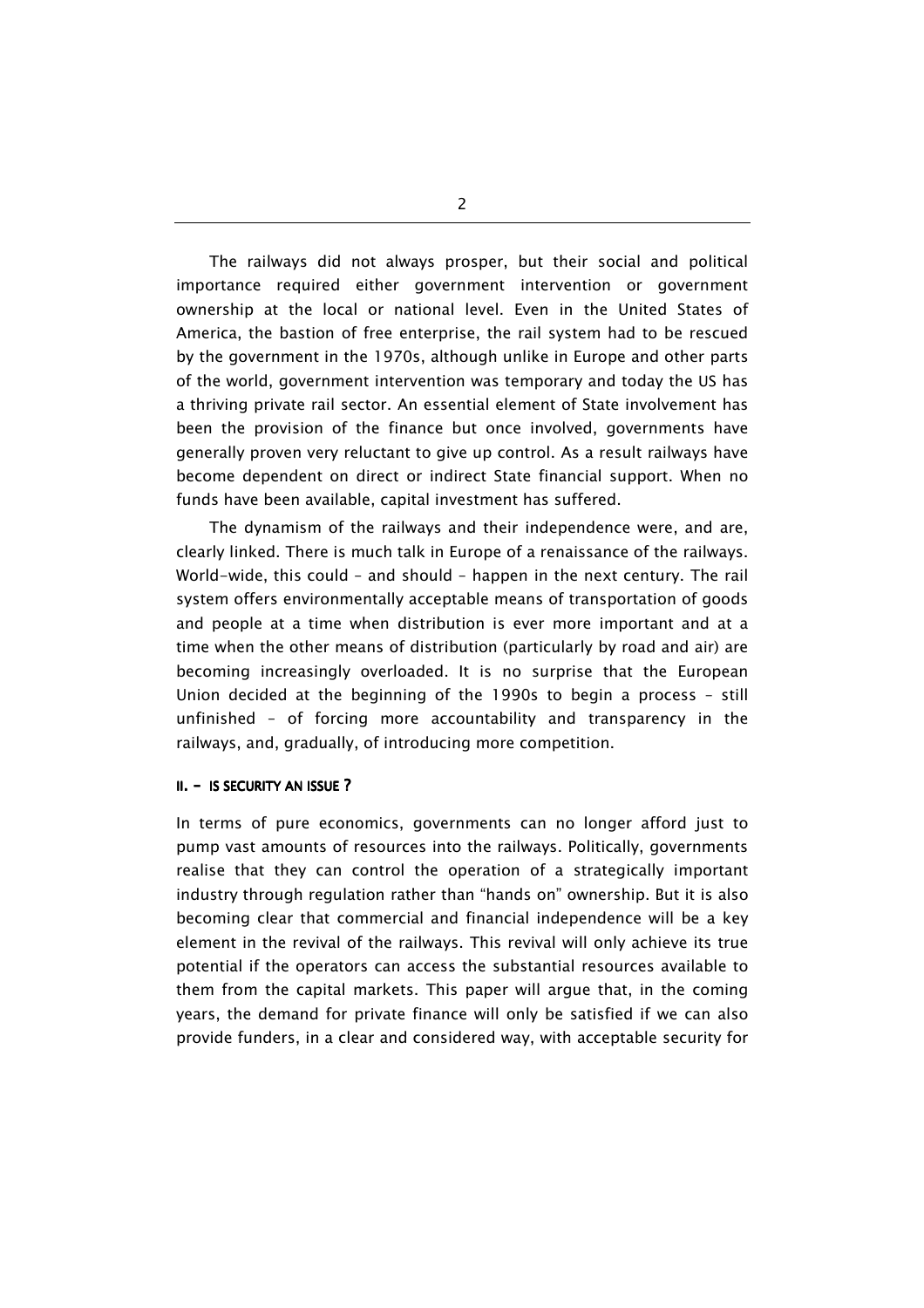their investment in the railways. And although today proper security is just an "optional extra" when there is an explicit or implicit State guarantee, tomorrow it will be essential and, indeed, a key element in the reinvigoration of the rail sector in the new millennium. As a result, we must anticipate that need and, in so doing, underwrite the future stability and dynamism of the railways.

The rail operator generally has three sources of finance (outside its own cash flow) for the acquisition of rolling stock. Debt or equity from a State or an agency thereof; leasing or debt finance from the private sector; or grants or loans from supra-national organisations such as (for example, in Europe) the European Union, the European Investment Bank or Eurofima. Every lender will evaluate the security it requires to ensure that the investment is repaid. In the rail sector, a lender must also be concerned with the ability of the borrower to maintain properly the assets financed. The perception amongst borrowers and lenders alike is often that security is not an issue. Only a look into the near future will show what a dangerous – and, it is submitted, undesirable – assumption that is.

The credit of the borrower/lessee may be today a quasi sovereign risk but one cannot rely on that for the duration of the contract (which could be 18-20 years). Outside North America (where it is already the case), railway operators are likely to be required in the coming years to stand on their own feet without government guarantees for debt, or even be privatised. Moreover, as competition increases in the sector (a crucial element in its development), increasingly funders will have to finance private operators who will in turn complain to cartel authorities if their competition enjoys State guarantees on its debt. On the other hand, increasing sophistication of financing techniques (for example, securitisation) will deliver financial benefits to operators, as well as lower the costs of entry into the market, as long as the financial markets are comfortable that there is real security over assets financed.

Increasing pressure on governments to eliminate, partially or even completely, the current funding of operator deficits (billions of dollars a year in Europe alone), will force operators into looking at the private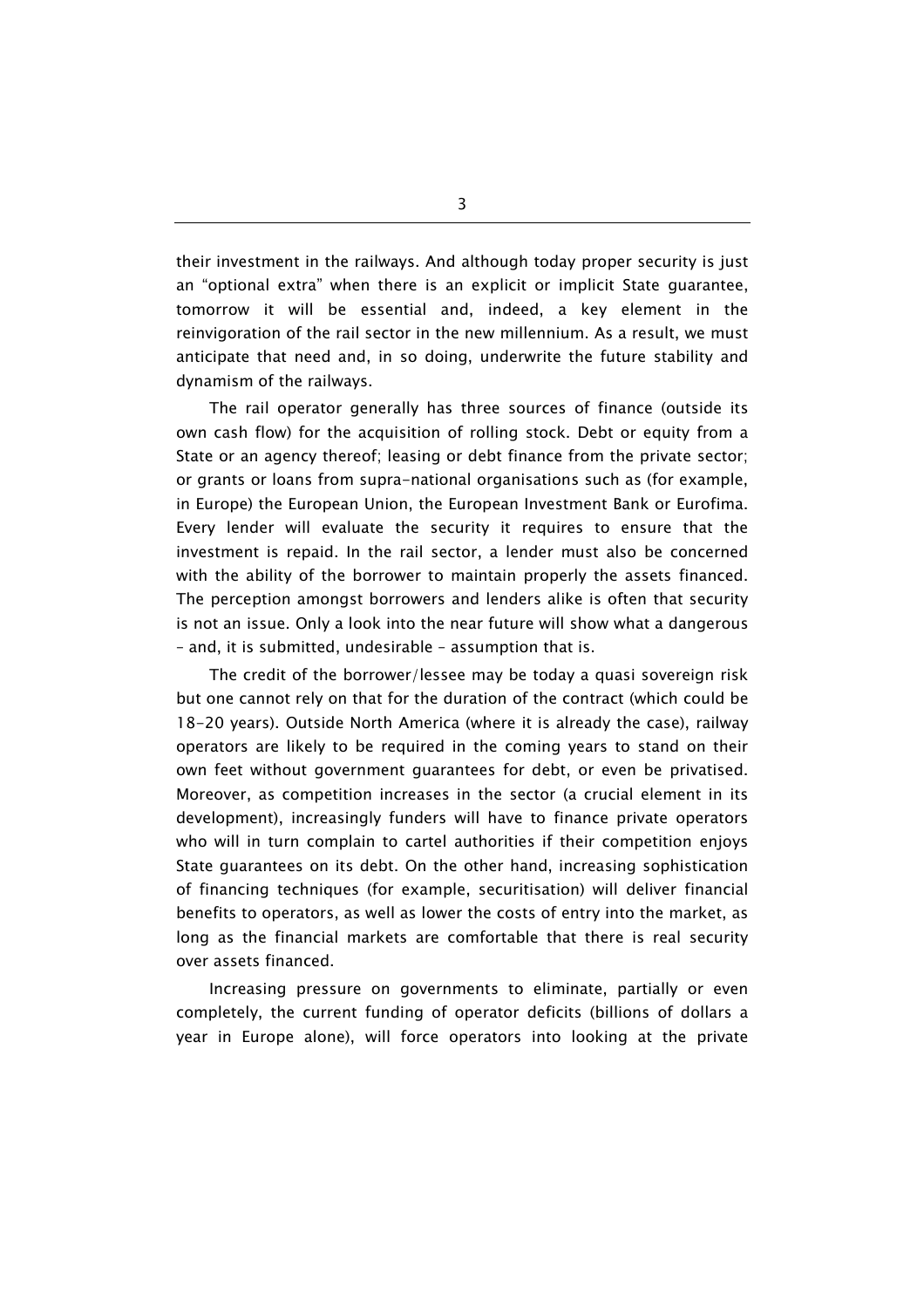finance sector as its source of funding. States will then inject cash solely where subsidies are required on social or environmental grounds. At the same time, more rolling stock will be leased under operating leases, transferring asset and other risks to the private sector. We will also gradually see more types of wet-leasing in rolling stock (where the lessor provides crews and/or maintenance). The markets will only carry those risks at an acceptable cost however if the assets are fungible  $(i.e.$  they can be repossessed and placed elsewhere – without local government interference to the disadvantage of the funder). Again security will become a key issue.

For manufacturers, providing finance to a customer is an excellent means of maintaining a business relationship as well as being, at times, a condition for being considered as a supplier. It offers a "one-stop shop" solution. Manufacturers will also, in certain circumstances, lease rolling stock to customers on a short or long term basis. On the other hand, a manufacturer usually cannot carry financed assets on its own books since this will have adverse balance sheet and cash flow implications. The solution is often finance from third parties, with recourse only to the assets financed. Enabling funders to secure its loans or leases will encourage them into the market to support the manufacturer. If the manufacturer does carry risk on its balance sheet, protection of its interests in leased assets will be crucial, thereby allowing it to give more comfort to banks providing their working capital credit lines, and to demand more flexibility in using owned assets for such purposes (where they are possibly pledged as security for the credit line).

By increasing considerably the resources available to buy new rolling stock, capital investment should rise and the manufacturing sector should emerge from its current often depressed state, creating more employment and improving social and environmental conditions. In this context, it is interesting to note the example of the United Kingdom. Years of minimal rolling stock investment has given way, post privatisation, to unprecedented levels of new equipment orders, with funding almost exclusively coming from the private markets.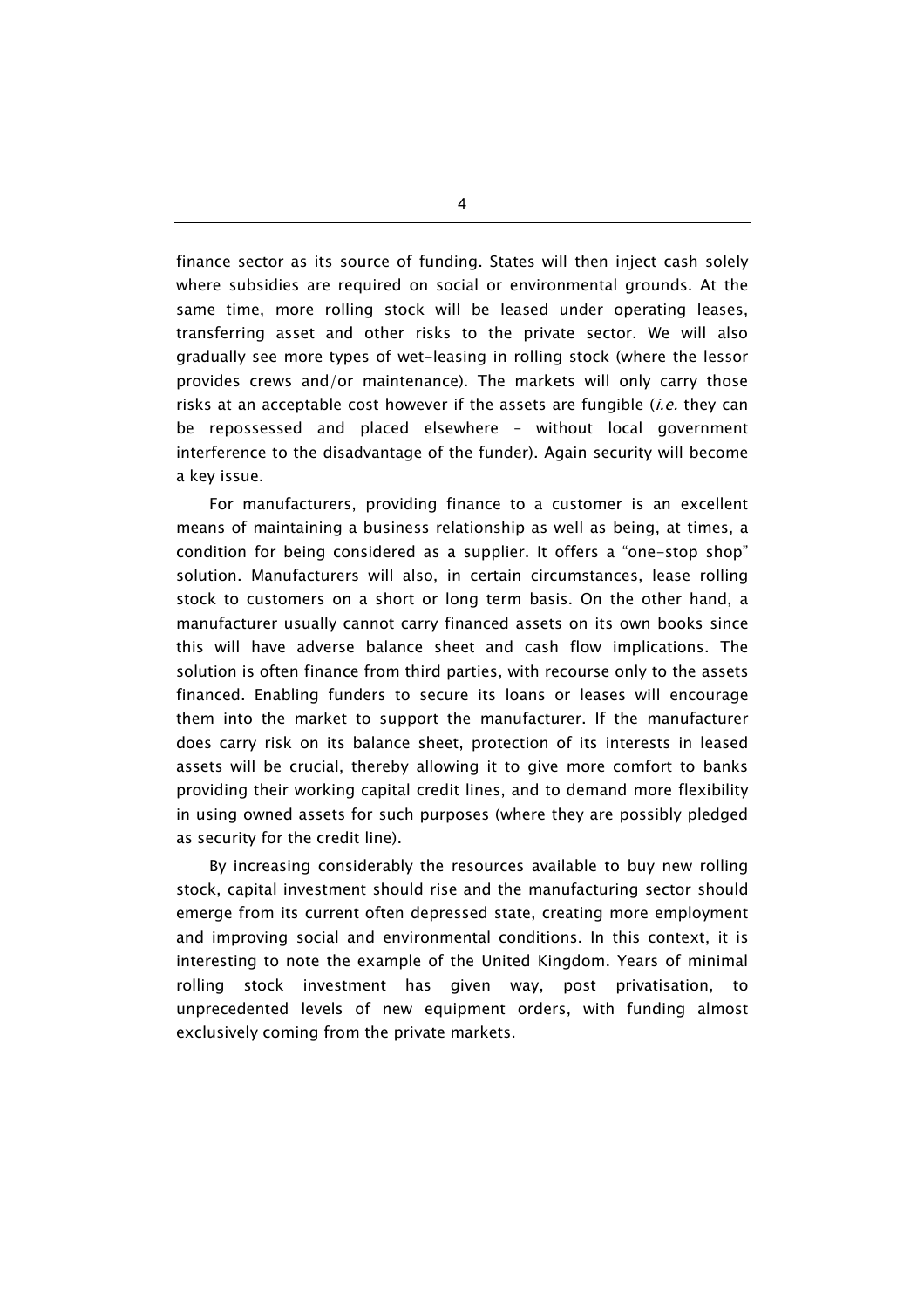As soon as security is acknowledged to be an issue, there is a problem. In many jurisdictions, there is no watertight security system since in the past, State funding of railways has rendered it unnecessary. Moreover often rolling stock can migrate, temporarily or permanently, across borders. As a result, even if security can be perfected in a specific jurisdiction, the financier remains exposed if the asset moves across a border. Even in North America, this can be an issue. Both Canada and the United States have excellent personal property security systems as well as a Federal asset based registry, but what happens if a wagon moves into Mexico? In Europe, wagons can travel easily from the Spanish border through to the eastern edge of Poland (and even further with modifications). The same is true in South America, Africa and potentially in the Middle East. Today a wagon can move from a Civil law jurisdiction to a Common law jurisdiction in seconds. Those jurisdictions may have significantly different perceptions of how title, priorities of charges, repossession and bankruptcy issues should be regulated. Already today, financing of rolling stock which can move across borders results in a hill of a loan agreement, a cliff of legal opinions and a mountain of security agreements – and even then it is not clear that the agreements would be effective in practice. Similarly, cross-border leases present no problem theoretically, but once the lessee is less than a top credit, enforcement becomes a critical issue. The lessor will often borrow and wish to provide security to its lender – so back to the mountain of documents. Creating unimpeachable security for these transactions will open the market for more capital investment and also lower the cost of capital – even for State credits.

In Europe, this is an issue that is about to confront operators. The tendency is to wait for the problem to manifest itself. This would be a mistake. In other parts of the world, it is already a significant brake on investment in the railways. In Eastern Europe, South America and Africa, an international security system for rolling stock would materially increase its attractiveness as an investment target. Even from a European perspective, the future has to be anticipated and planned for pro actively. Establishing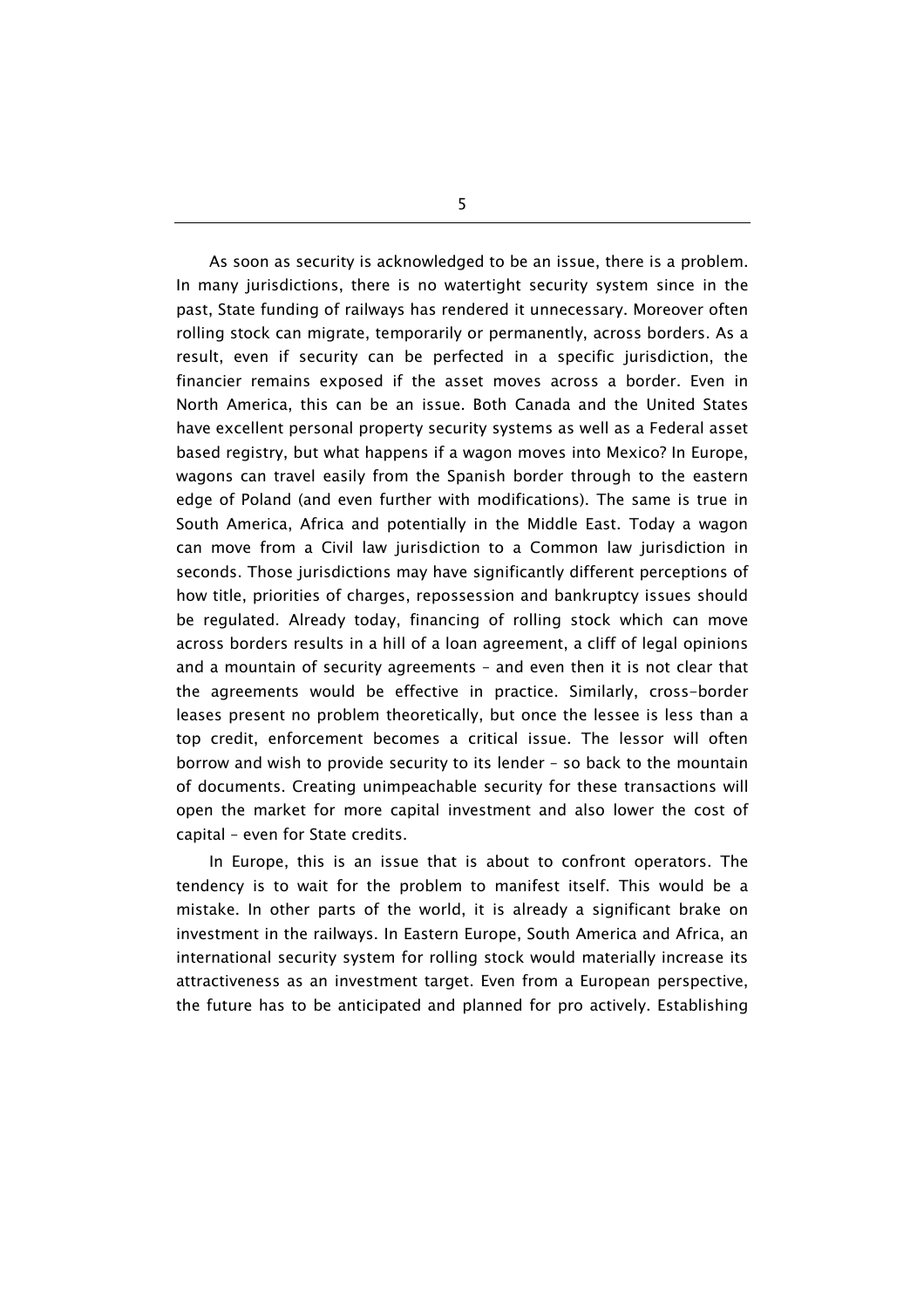an international security system is complex and time consuming. The time to move is now.

#### III. - DOES THE PROPOSED UNIDROIT CONVENTION PROVIDE AN ANSWER ?  $1$

The preliminary draft Convention on International Interests in Mobile Equipment, prepared by the International Institute for the Unification of Private Law (UNIDROIT) now being discussed by governmental experts, is the best chance the rail industry has to provide an international (and indeed in many cases a domestic) security system for the next millennium. Failure to grasp this opportunity could not only hamper the development of private sector rail finance for many years, but also actually result in the worsening of the position of the rail sector if other modes of transportation competing with rail (such as the aircraft industry) are able to take advantage of the new security system. The preliminary draft Convention also raises some difficult issues for the rail sector, which need to be confronted. These can be divided into two separate discussions. How should a Convention be best structured to apply to the industry? And how are the special circumstances of rail transportation to be dealt with? Let us examine each in turn.

1 A working draft (July 1999) of a preliminary draft Protocol to the preliminary draft UNIDROIT Convention on International Interests in Mobile Equipment on Matters Specific to Railway Rolling Stock is reproduced in Appendix V to this volume. Like the working draft itself, this paper is based on the texts of the preliminary draft Convention and, where appropriate, of the preliminary draft Aircraft Protocol as contained in the working documents of the First Joint Session (Rome, 1-12 February 1999) of the UNIDROIT Committee of governmental experts for the preparation of a draft Convention on international interests in mobile equipment and a draft Protocol thereto on matters specific to aircraft equipment and the Sub-Committee of the ICAO Legal Committee on the study of international interests in mobile equipment (aircraft equipment), in particular the Report by the Drafting Committee (UNIDROIT CGE/Int.Int/WP/16 / ICAO Ref. LSC/ME-WP/27, 12/02/99), containing Appendix I ("Text of the preliminary draft Convention on international interests in mobile equipment as reviewed by the Drafting Committee") and Appendix II ("Text of the preliminary draft Protocol to the preliminary draft Convention on international interests in mobile equipment on matters specific to aircraft equipment as reviewed by the Drafting Committee"), which are reproduced as Appendices I and II to this volume.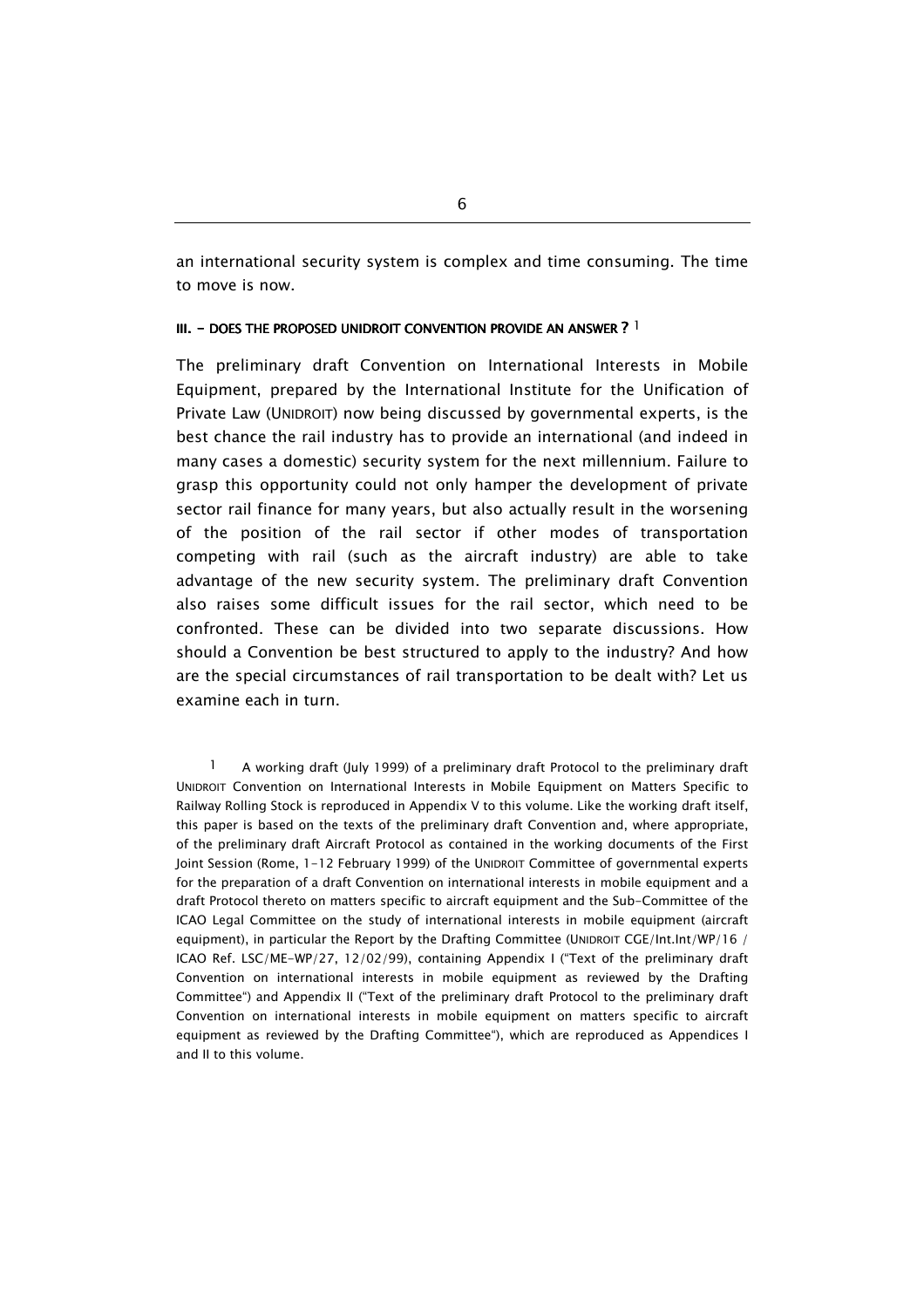The future Convention will recognise as an international security interest the property rights of a secured lender under a loan, a vendor selling with reservation of title and a lessor under a lease. The interest will be assignable. It will also be possible to create a prospective interest. The preliminary draft Convention also provides that there will be a world-wide asset registry for each type of asset, accessible 24 hours a day, where any funder can check if any other party claims a right in the equipment to be financed. The funder will be able to register its interest which will then, in most cases, take precedence over any other unregistered security interest and over any subsequently registered interest. It will also take priority over any third party rights asserted in a bankruptcy of the possessor. The Registry will be operated by an international organisation and will be overseen by a Regulator, an independent international (possibly intergovernmental) body, appointed under the individual protocols.

## 1. The architecture

These are all basic principles. In the preliminary draft Convention there are other principles which also have general application. These include the definition of a default; the type of remedies of the secured party (including the right to interim relief) or the position and liabilities of the proposed registry under international law. They can apply to the aviation and the space property sectors as well as to the rail sector. Creating a Convention is however a delicate process. The objective is to create a degree of uniformity which will be commercially acceptable whilst reconciling this with legitimate differing policy approaches of various jurisdictions. The drafters working on the preliminary draft of the proposed Convention have recognised that there were two levels of concern. The general principles need to be universally applicable but there will necessarily be differences in approach because of the divergent characteristics of the assets concerned. The resulting "architecture" of a base convention plus industry specific protocols must make sense. But there are also certain dangers.

First, there is the reserve system where certain principles are optedout of by signatory States or, even worse, where certain principles require an opt-in system to be adopted in a specific State. Then there is the "throw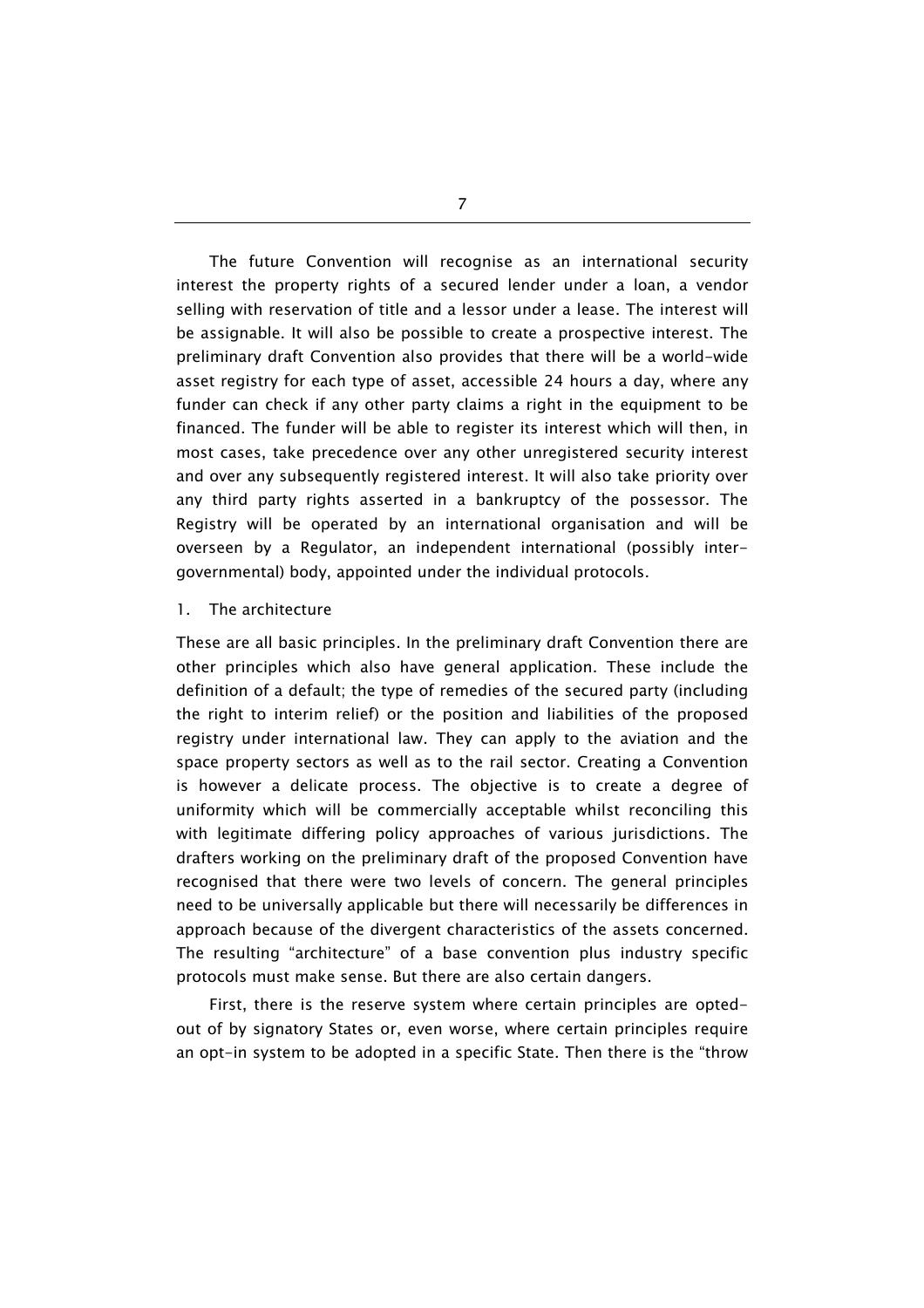down technique". Anything on which agreement cannot be reached is then relegated to industry protocols. These are difficult areas because there are no absolute answers. In practice, the various legal systems of signing States mean that one cannot force every signatory to adopt exactly the same Convention. There will be times when delegation of detailed issues to particular industry protocols makes sense. But there must surely be a limit if we are not to lose sight of the overall objective. What the proposed Convention attempts to provide is a set of principles that, as a matter of private international law, will gradually apply to all types of movable property which, by their nature, may move across national boundaries. This is a brave and ambitious objective, and the goal is very worthwhile – even if it requires much patient discussion. If reservations are too fundamental or if States have the right to decide if some basic elements are applicable or not, the certainty that commerce requires will be lost, especially since a lender does not know in advance if the financed asset will enter into a State which has not fully applied the basic principles.

Equally, the "throw down technique" can also be abused. As will be discussed in detail shortly, different industry sectors face different commercial problems. National aircraft registries exist virtually world-wide; national rail registries are the exception. The techniques to recover rolling stock will have to differ from those for space property. But if general principles migrate into the protocols to avoid disagreement on the text of the Convention, not only does this simply postpone the discussion on key issues, it also risks the integrity of the Convention as a whole. Ultimately the protocols become conventions themselves, the Convention becomes a mere preamble and the desired objective, of creating a system of international law applicable to all movables, is lost. Moreover, the probable result will be to hinder the adoption of protocols – such as the proposed Rail Protocol – which will probably follow after the adoption of the base Convention and the Aircraft Protocol (the first in line) because each Protocol will effectively be a complete review of many of the applicable principles, not just industry-specific adaptations of a standard set of ideas. Paradoxically, that would create an even worse economic position for the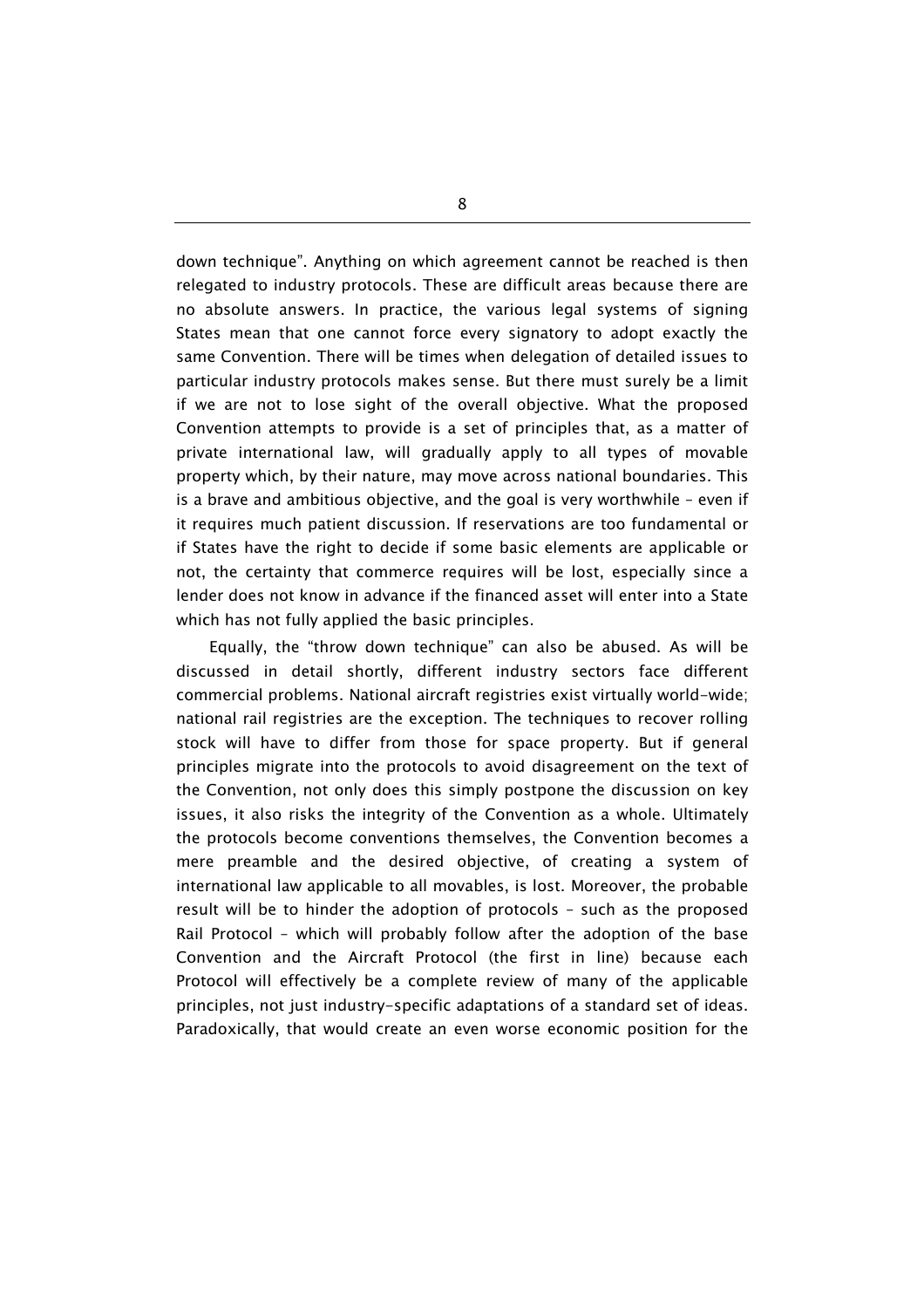rail sector than pertains today, giving one of its main competitors, the aircraft sector, an even greater edge when the public interest would probably argue for its elimination. Despite these reservations however, the current architecture of the Convention must be the way forward.

## 2. Designing the Rail Protocol

At the beginning of this decade, when rail finance was very much in a development stage in Europe, many asset finance lawyers tended to apply the standard financing documents for commercial aircraft with only minor modifications. Trains were too often regarded as planes without wings. That has already changed. Further, in drafting the prospective Rail Protocol, one cannot fail to take into account that the industry is going through a transition and, as a result, the future has to be anticipated. For example, the growing operational transparency imposed by governments, leading gradually to separate, actual or virtual, track authorities (even if Stateowned), means that consideration must be given to the rights of track authorities to demand payment of track fees from an insolvent or unwilling lessee/operator and perhaps to take a lien on the asset to secure payment of such fees. Other instances of where special considerations pertain for the rail sector are set out below.

## (i) Asset identification

There are a handful of commercial aircraft manufacturers in an industry dominated by two giants. In the rail sector, there are over a hundred manufacturing companies in Europe alone. Therefore relying on common manufacturer identification systems is not practicable. Moreover, selfpropelled rolling stock (locomotives) have to be accommodated together with wagons that have no independent means of propulsion. Even identification marks allocated by international organisations may be changeable. The Protocol will have to extend its description of covered assets to ensure that there is always a clear identification of the asset concerned.

# (ii) Applicability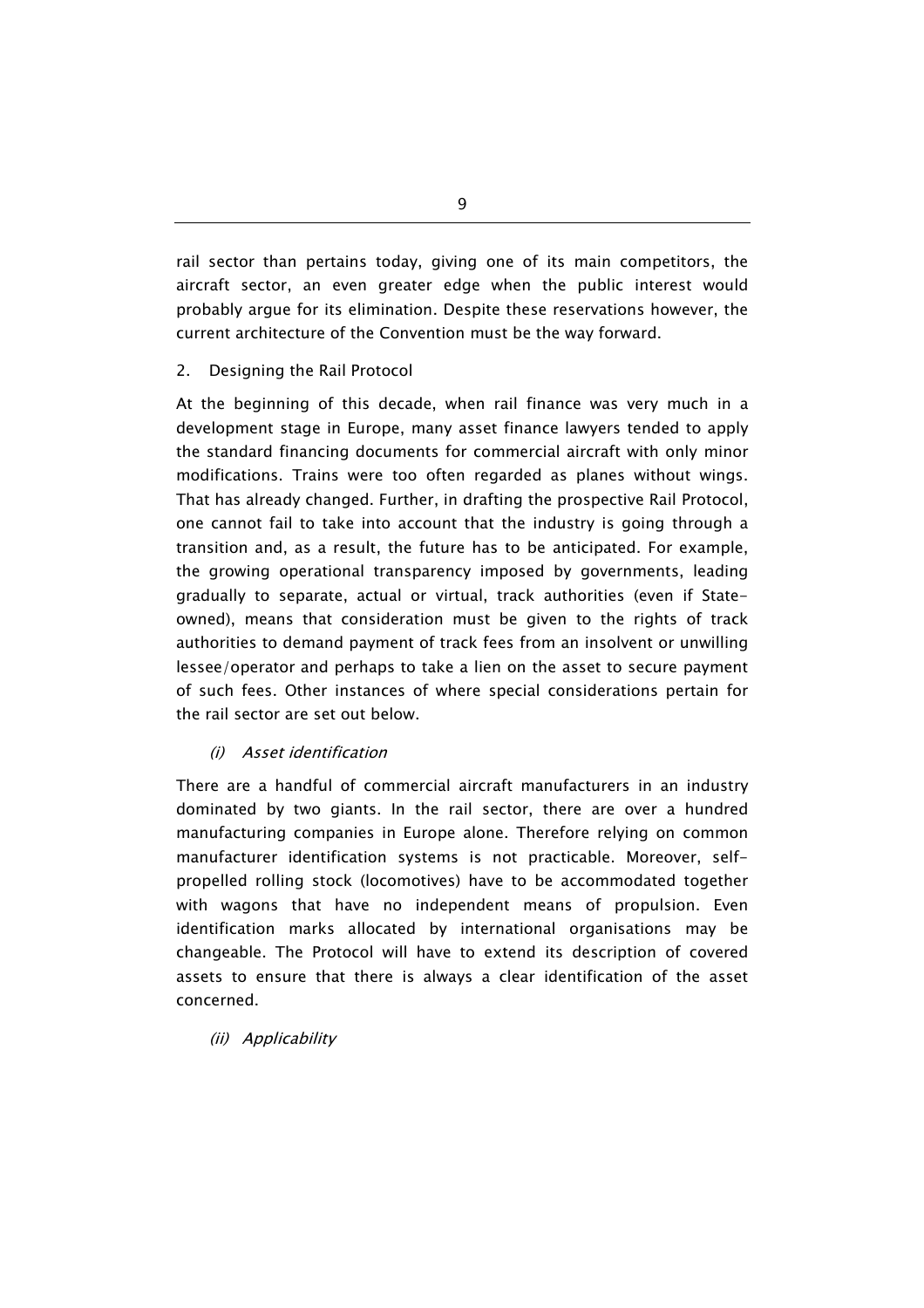Once the means to identify assets have been established, the question then arises whether they should be covered by the Convention and the Protocol. Are underground/metro commuter trains and trams excluded? Probably they should be but does the exclusion extend to light rail (and how is that defined)? What about rolling stock that can only operate on a closed circuit which will never cross a national border (but which could be relocated onto an open circuit which could cross a border)? The Rail Working Group has tended here towards an inclusive approach tinged with pragmatism.

#### (iii) Repossession

It must be accepted that court approvals will often be required before an asset may be repossessed and this is anticipated in the preliminary draft Convention. But even if an order is given, this does not itself facilitate repossession. The defaulting obligor will often be the only mechanism for repossession. Unlike an aircraft repossession, a creditor cannot send in a "hit squad" to fly the asset out. It may have to run on tracks provided by the obligor under locomotion also provided by the obligor. Even if there is open access, there could be problems with the local railway authority who may not want such action to take place or who may insist on a level of competence or a licence for the repossession crew. There may be substantial opposition from non-governmental organisations, such as trade unions, objecting to non-union labour moving the railway wagons. If rolling stock is perceived as a strategic asset, there may be local legislation (or judicial precedents) prohibiting repossession. Voters tend to be somewhat aggravated when trains do not turn up on time. What happens if they do not turn up at all? Political pressure may be applied to stop the 'heartless banks' enforcing their legal rights. Or, as in the United Kingdom, statute may permit a government agency to take over or reallocate the obligations of the defaulting obligor and to retain the rolling stock. These are all difficult issues which have already resulted in much debate. In principle, the Rail Working Group sees little alternative but to insist on the rights of repossession for the obligee subject only to contractual constraints agreed by both parties from the outset.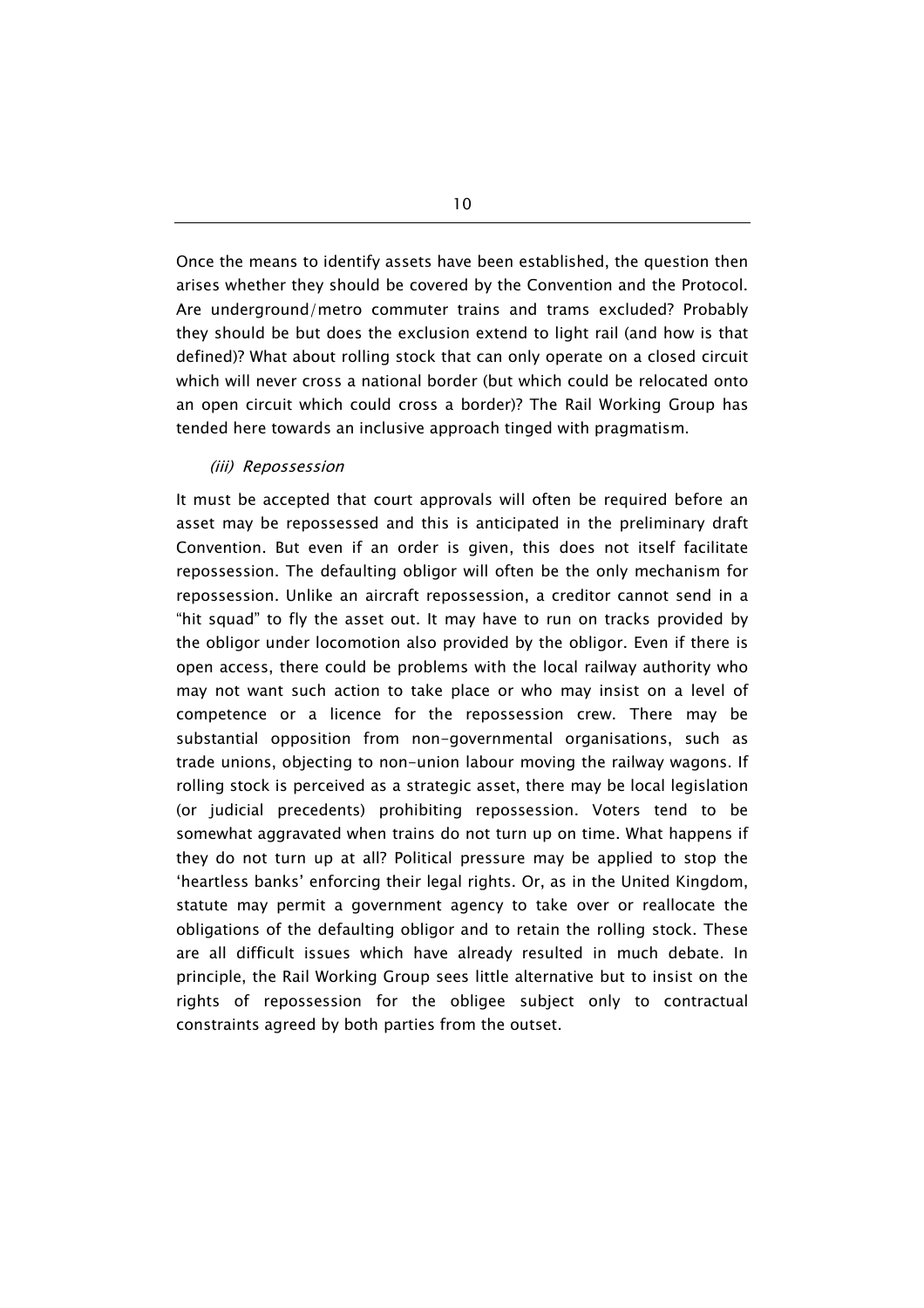## (iv) Insolvency

The insolvency aspects of the preliminary draft Convention itself are still being grappled with. In the context of the rail industry, consideration has to be given to the fact that obligors may be State-owned entities or government agencies, or otherwise governed by public law. Or even that they can be given, ex post facto, a privileged position or protection against creditors. National bankruptcy law, in most countries, has its idiosyncrasies. A court is constantly juggling with two desirable but mutually exclusive objectives: to recognise valid and not fraudulent security and to deal equitably with all creditors without discrimination. In the rail sector this is compounded by public policy issues and the interests of the shareholder, especially if the obligor is publicly owned. Strange results are always possible. When the assets of the insolvent party are crossing borders they are virtually assured. What should be clear however is that a registered interest must overreach domestic law stipulating a "reputed ownership" principle as a defence to otherwise valid security, but on the other hand the Convention should not unduly interfere with the local bankruptcy rules, and especially the law on fraudulent preference.

## (v) Registration

The operation of the registry and the supervision of the registrar are both issues under discussion. The conclusions so far have been that the registry should stand alone with few or no satellite operations. There is also a consensus that there should be a distinction between the regulator and the registrar, who have different, and at times even conflicting, roles. The rail sector also has to cope with current, and widely divergent, registration systems in place where there is no treaty-imposed common, albeit limited, system. In the aircraft industry, the new registry can work with the national aircraft registries. In the rail sector there are at times formal or informal national registration systems or international systems (such as that operated by Eurofima) which are neither inclusive nor always naturally compatible with the scheme of the proposed Convention. Furthermore some jurisdictions have their own personal property security or charges'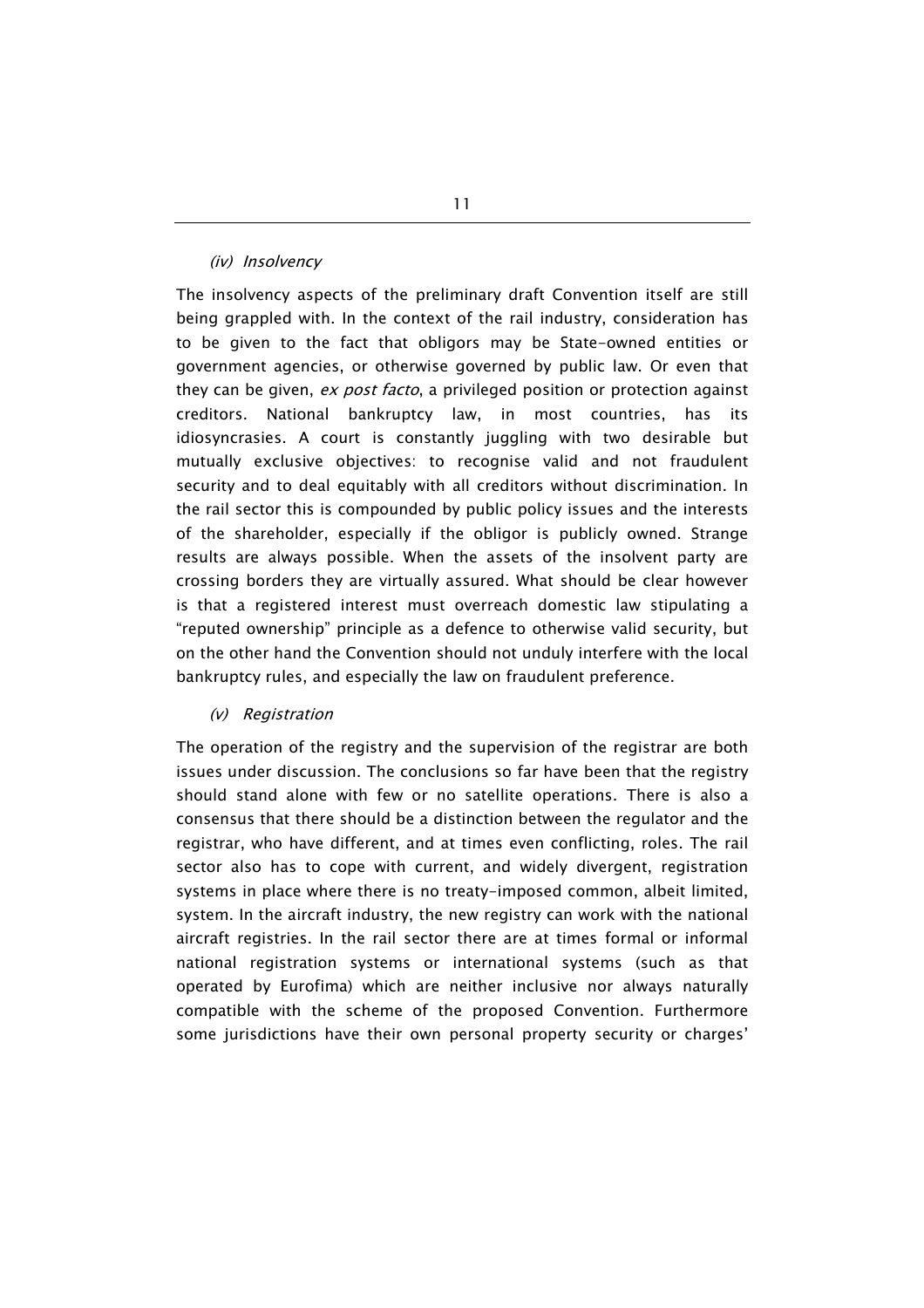registries with procedures and objectives not fully reconcilable with those of the proposed international registry. As a result, care must be taken in the Protocol to legislate for this.

Our guiding principles in drafting the preliminary draft Rail Protocol have been to keep the text as simple as possible, as fair as possible and to replicate, where relevant, the approach of the Aircraft Protocol, not just because of the enormous and impressive effort that has been invested into that document, but so as to facilitate easy adoption of the Rail Protocol once the Aircraft Protocol has been accepted by governments. These three principles are not always compatible.

#### V. – CONCLUSION

An internationally recognised security system for rolling stock should have a fundamental effect on the development of the rail industry in the coming decades. At a time when business and its financing is increasingly international and capital investment in the rail sector generally remains poor, the proposed Convention and the Rail Protocol will open the door to more sophisticated cross-border financing of moveable assets where otherwise, banks and other financiers funding assets not in their possession would risk losing their security position in an asset, particularly once it moved across a national border. The proposed UNIDROIT Convention provides a mechanism for both private and public sector rail operators to utilise the private capital markets cost-effectively and on similar terms to the aircraft sector, facilitating, in turn, a better service for the customer and a vital means of recovering market share from the road and air sectors in freight and passenger transportation. Even for State-owned railways, the Convention will bring considerable benefits by increasing the sources of capital available for investment in new rolling stock without the need for State support (financed by borrowing or taxation) or guarantees. This will occur due to the reduction of risk that a funder will be required to take. It will also give railways more independence as to how they develop their equipment requirements and facilitate future capital investment – and protect State-owned operators – as governments gradually withdraw from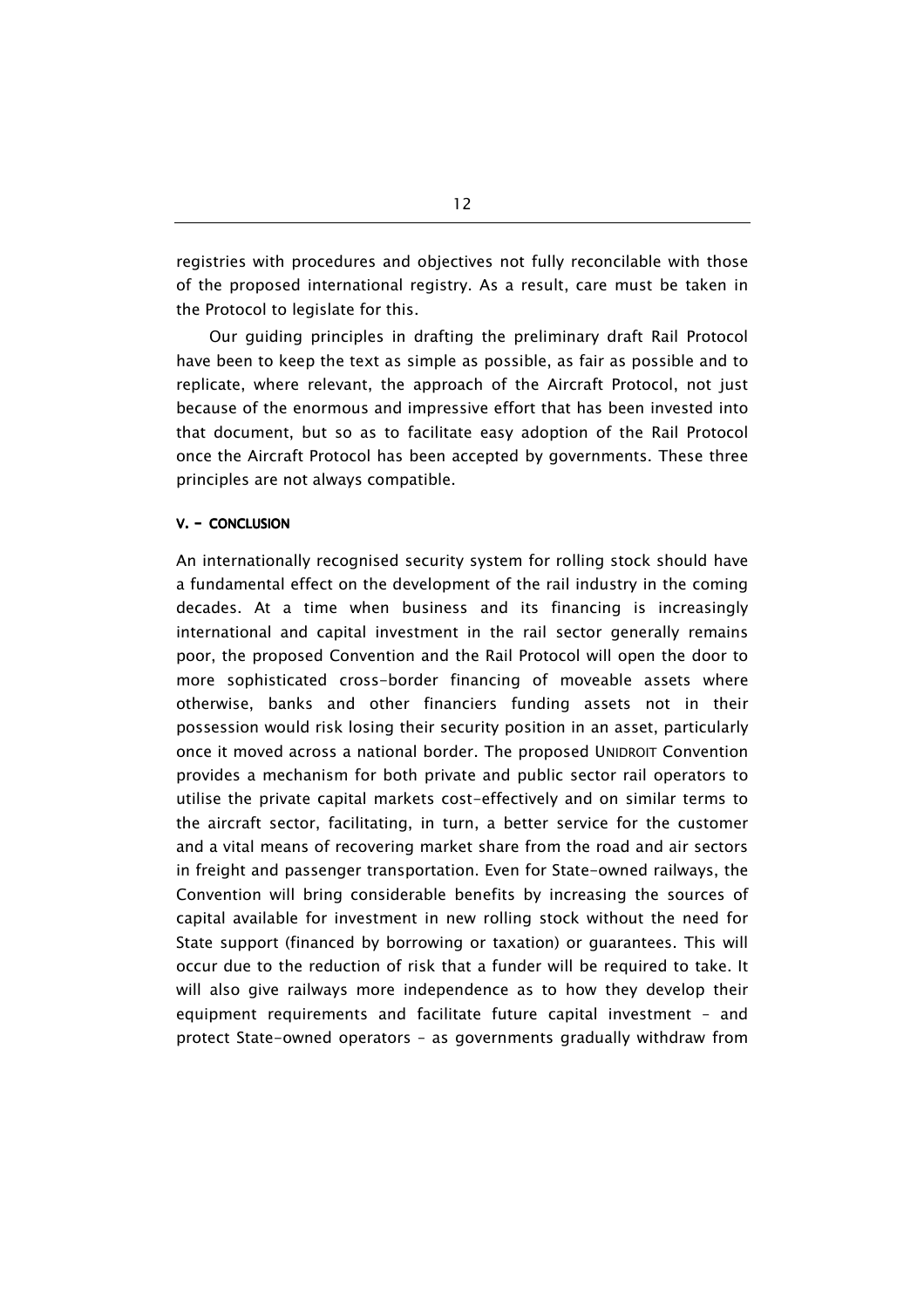the sector, either through partial or full privatisation or just by refusing to guarantee future debt incurred by the railways. For the private operator, access to the capital markets, directly or through banks and leasing companies, will be essential to their entry into the market and this in turn will be a key element in the renaissance of the rail industry in the next century. In each case, the more private sector capital there is available and the lower the risk a funder is required to take, the cheaper that capital will be.

The Convention will bring more flexibility in the use of financed rolling stock and encourage the development of both finance and operating leases (due to the new protection afforded to the lessor) and a secondary market, significantly reducing the capital commitments required by the operator (or permitting it to offer more new and efficient rolling stock without increasing its equity). The availability of operating leasing for aircraft has been a key factor in the development of the aircraft sector. Investors and lessors will be prepared to take more residual value risk due to the increased certainty that can be given to a lessor or investor that it will retain its interest in the asset against local legal challenges.

Lastly, debt financing for rolling stock at present means voluminous documentation – especially in relation to security issues, extensive legal opinions and still legal uncertainty for all parties. The future Convention should also result in much simpler security documentation, more modest legal opinions and considerably reduced transaction costs.

Unlike the aircraft sector, there are usually not even national registry systems in place to give funders (limited) protection. Further, the prevalence of State support for significant operators has discouraged funders from entering into the business due to fine margins and the risk of governments changing the rules when it suits them. Accordingly it has encouraged current lenders to ignore the security due to the quality of the credit. In the aircraft sector, that has already changed and we can expect a similar change in the rail sector in the next 10 years. We must anticipate that change now so that the legislative framework is in place when it is needed.